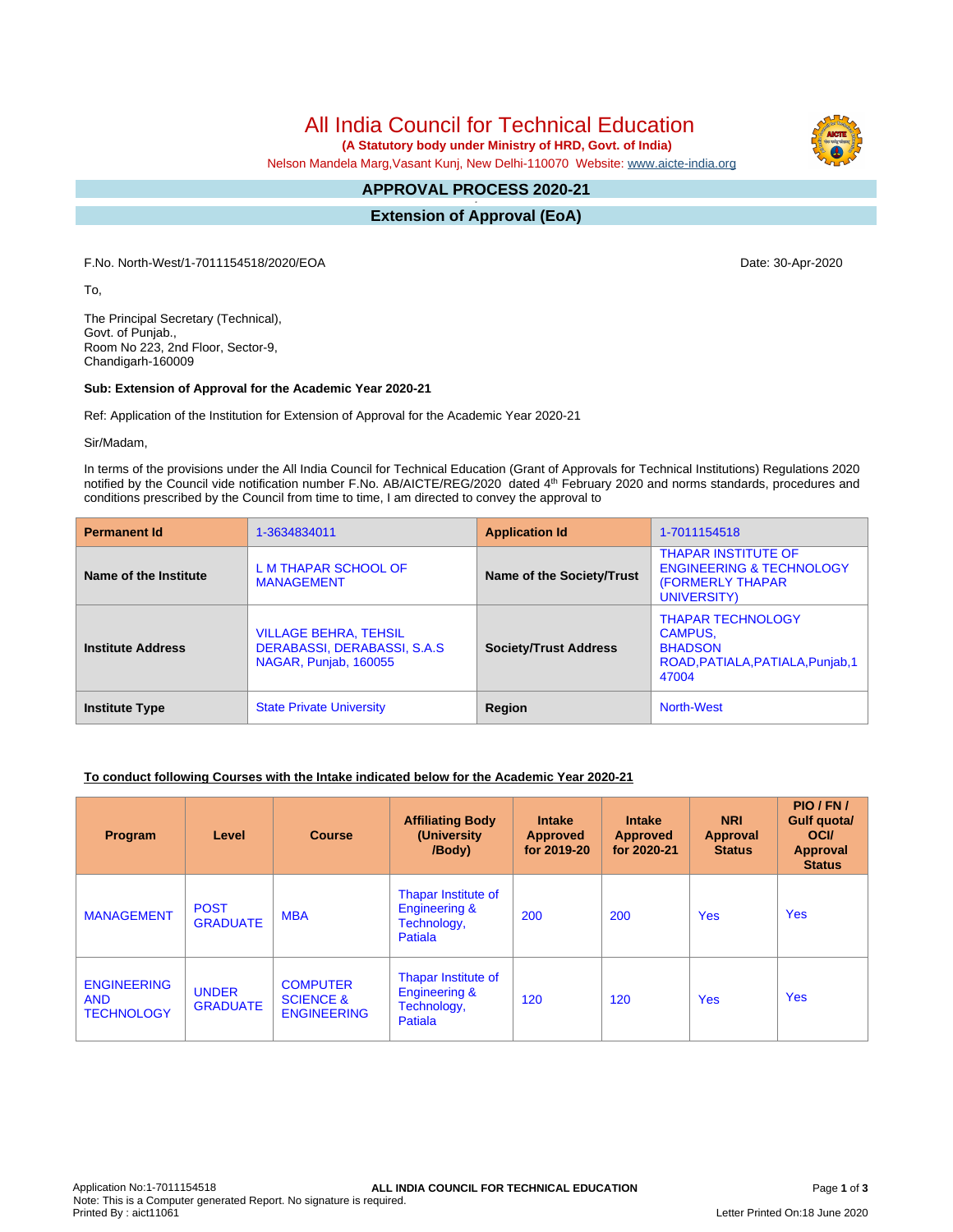### **It is mandatory to comply with all the essential requirements as given in APH 2020-21 (Appendix 6)**

## **Important Instructions**

- 1. The State Government/ UT/ Directorate of Technical Education/ Directorate of Medical Education shall ensure that 10% of reservation for Economically Weaker Section (EWS) as per the reservation policy for admission, operational from the Academic year 2020-21 is implemented without affecting the reservation percentages of SC/ ST/ OBC/ General. However, this would not be applicable in the case of Minority Institutions referred to the Clause (1) of Article 30 of Constitution of India. Such Institution shall be permitted to increase in annual permitted strength over a maximum period of two years beginning with the Academic Year 2020-21
- 2. The Institution offering courses earlier in the Regular Shift, First Shift, Second Shift/Part Time now amalgamated as total intake shall have to fulfil all facilities such as Infrastructure, Faculty and other requirements as per the norms specified in the Approval Process Handbook 2020-21 for the Total Approved Intake. Further, the Institutions Deemed to be Universities/ Institutions having Accreditation/ Autonomy status shall have to maintain the Faculty: Student ratio as specified in the Approval Process Handbook. All such Institutions/ Universities shall have to create the necessary Faculty, Infrastructure and other facilities WITHIN 2 YEARS to fulfil the norms based on the Affidavit submitted to AICTE.
- 3. In case of any differences in content in this Computer generated Extension of Approval Letter, the content/information as approved by the Executive Council / General Council as available on the record of AICTE shall be final and binding.
- 4. Strict compliance of Anti-Ragging Regulation: Approval is subject to strict compliance of provisions made in AICTE Regulation notified vide F. No. 373/Legal/AICTE/2009 dated July 1, 2009 for Prevention and Prohibition of Ragging in Technical Institutions. In case Institution fails to take adequate steps to Prevent Ragging or fails to act in accordance with AICTE Regulation or fails to punish perpetrators or incidents of Ragging, it will be liable to take any action as defined under clause 9(4) of the said Regulation.

**Prof.Rajive Kumar Member Secretary, AICTE**

Copy to:

- **1. The Director Of Technical Education\*\*, Punjab**
- **2**. **The Registrar\*\*,** Thapar Institute Of Engineering & Technology, Patiala
- **3. The Principal / Director,** L M THAPAR SCHOOL OF MANAGEMENT Village Behra, Tehsil Derabassi, Derabassi,S.A.S Nagar, Punjab,160055
- **4. The Secretary / Chairman,** THAPAR TECHNOLOGY CAMPUS, BHADSON ROAD PATIALA,PATIALA Punjab,147004
- **5. The Regional Officer,** All India Council for Technical Education Plot No. 1A, 5th Floor, DTE(Pb..) Building, Dakshin Mark, Sector 36-A, Chandigarh-160 036

#### **6. Guard File(AICTE)**

Note: Validity of the Course details may be verified at <http://www.aicte-india.org/>

**\*\*** Individual Approval letter copy will not be communicated through Post/Email. However, consolidated list of Approved Institutions(bulk) will be shared through